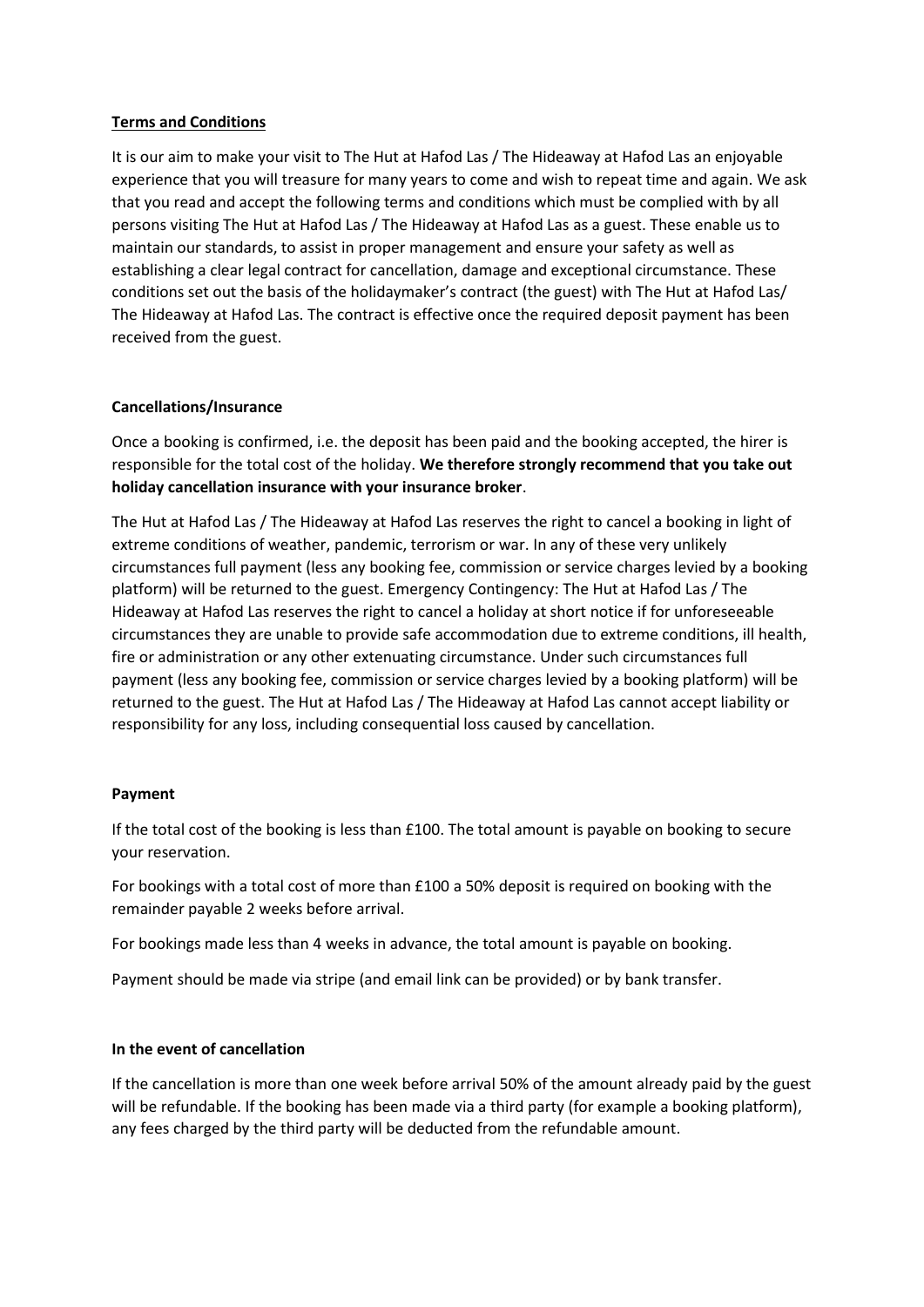If the cancellation is less than one week before arrival then the cost will not be refunded unless the booking can be re-let and then 50% will be refunded.

If, for unforeseeable reasons, The Hut at Hafod Las has to cancel the holiday booking, all monies paid in advance by the guest will be refunded in full, and the guest shall have no further claim against The Hut at Hafod Las.

Whilst every effort will be made to avoid them, booking errors made by The Hut at Hafod Las will not in any circumstances be compensated for unless there is less than 6 weeks until the booking dates commence. If there is less than 6 weeks until the booking date commences the The Hut at Hafod Las' liability will be limited to the return in full of any monies paid.

# Note regarding Covid-19

If a booking needs to be cancelled due to a Covid 19 related event, for example a guest has tested positive, a guest is required to self isolate due to close contact with an infected person or in the event of a local or national lockdown. Then The Hut at Hafod Las/ The Hideaway at Hafod Las will attempt to move your booking to alternative dates within the 12 months following the original booking. If no new date can be found then the amount paid on the booking will be refunded. Please note evidence or a positive test or instruction to self-isolate will be required.

# **Liabilities**

Please remember you are staying on a working farm with live animals, uneven surfaces and other hazards. Some of the equipment provided has the potential to be dangerous if misused. The Hut at Hafod Las / The Hideaway at Hafod Las will not be responsible to you at all, whether in contract, tort (including negligence), breach of statutory duty, restitution or otherwise for any injury, death, damage or direct, indirect or consequential loss (all three of which terms include without limitation pure monetary loss, loss of profits, loss of business or revenue, depletion of goodwill, lost expectation, loss of savings, lost data and similar loss) however caused arising from or in connection with the use of the facilities including any computer virus.

## **Number of Guests per Property**

The maximum number of guests permitted in the The Hut at Hafod Las / The Hideaway at Hafod Las must not exceed 2. The proprietor reserves the right to decline accommodation and to order any unauthorised person off the premises.

Children under the age of 12 are not permitted, All guests under the age of 18 must be supervised at all times by an appropriate and responsible person over the age of 18.

The Hut at Hafod Las / The Hideaway at Hafod Las reserves the right to refuse any booking which, in its opinion, is unsuitable for the property.

## **Damages and Breakages**

The guest is responsible for leaving the accommodation and all associated equipment in good order, clean and tidy and in the same condition as they found on arrival when vacating. The guest further undertakes to pay for any damage or losses incurred during occupation or any extra cleaning costs incurred. Please alert The Hut at Hafod Las / The Hideaway at Hafod Las as soon as is reasonably possible of any damage or breakages. The Hut at Hafod Las / The Hideaway at Hafod Las reserves the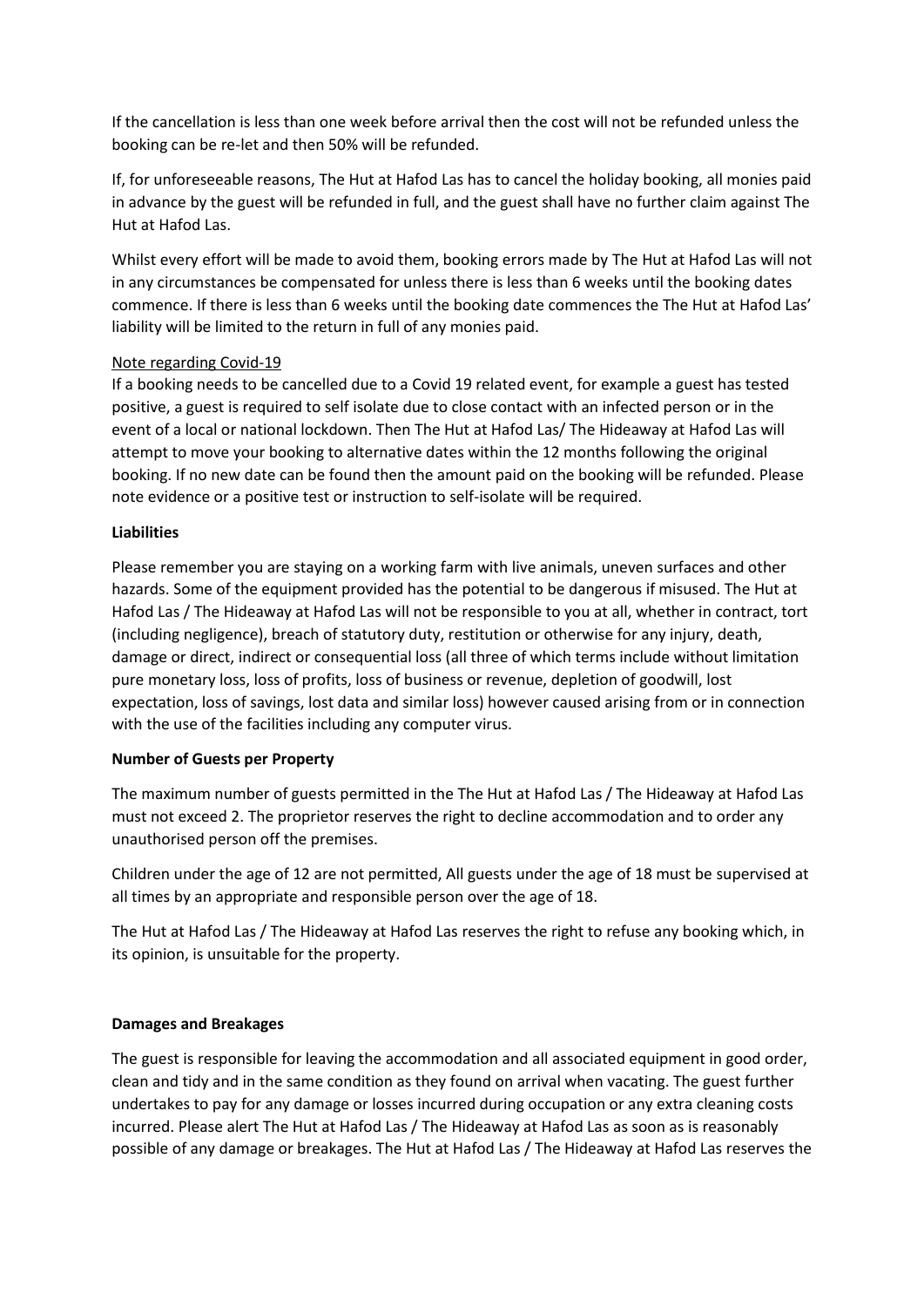right to repossess the property if excessive damage has been caused by the guest or a member of the party.

It is prohibited to interfere with or adapt the structure of the The Hut at Hafod Las / The Hideaway at Hafod Las in any way.

### **No Fire Policy**

Fires are restricted strictly to the wood burning stove inside the Hut and the Hideaway.

The Hut has a Chimenea outside which must be used on the paved area provided.

No fires are permitted outside the Hideaway.

### **BBQ Policy**

The Hut has a charcoal BBQ which must only be used on the paved area provided. Guests may use a disposable BBQ but this must be used on top of the charcoal BBQ provided on the paved area. Failure to comply will result in an additional fee of £50.

The Hideaway has a gas BBQ. The use of Charcoal BBQ's, including disposable BBQ's are strictly forbidden

### **No Smoking Policy**

The Hut at Hafod Las / The Hideaway at Hafod Lasis a NO SMOKING PROPERTY. Smoking is strictly prohibited inside the accomodation. Failure to comply will result in an additional fee of £400 to cover deep cleaning and re-decoration. Any guests smoking outside of the accommodation are responsible for disposing of their cigarette butts in a bin and must not litter the surrounding area.

## **Complaints**

Any complaints must be made known to the proprietor immediately. No complaints will be entertained at the end of the hiring period or after the hirer has departed. The Hut at Hafod Las / The Hideaway at Hafod Lasis relieved from liability should the accommodation or other facilities be unavailable due to circumstances beyond our control.

#### **Pets**

No pets are allowed on site due to the site being located on a working farm.

#### **Bicycles**

Guests bringing their own bicycles should ensure they are locked please bring locks with you. The proprietor cannot be held responsible for damage or theft to bicycles left on the property. Bicycles are NOT permitted within the accommodation.

## **Arrival and Departure**

Bookings are from 5pm on the day of arrival to 10am on the day of departure.

Guests are asked to leave their accommodation clean and tidy and in the same condition as they found the huts on arrival when vacating